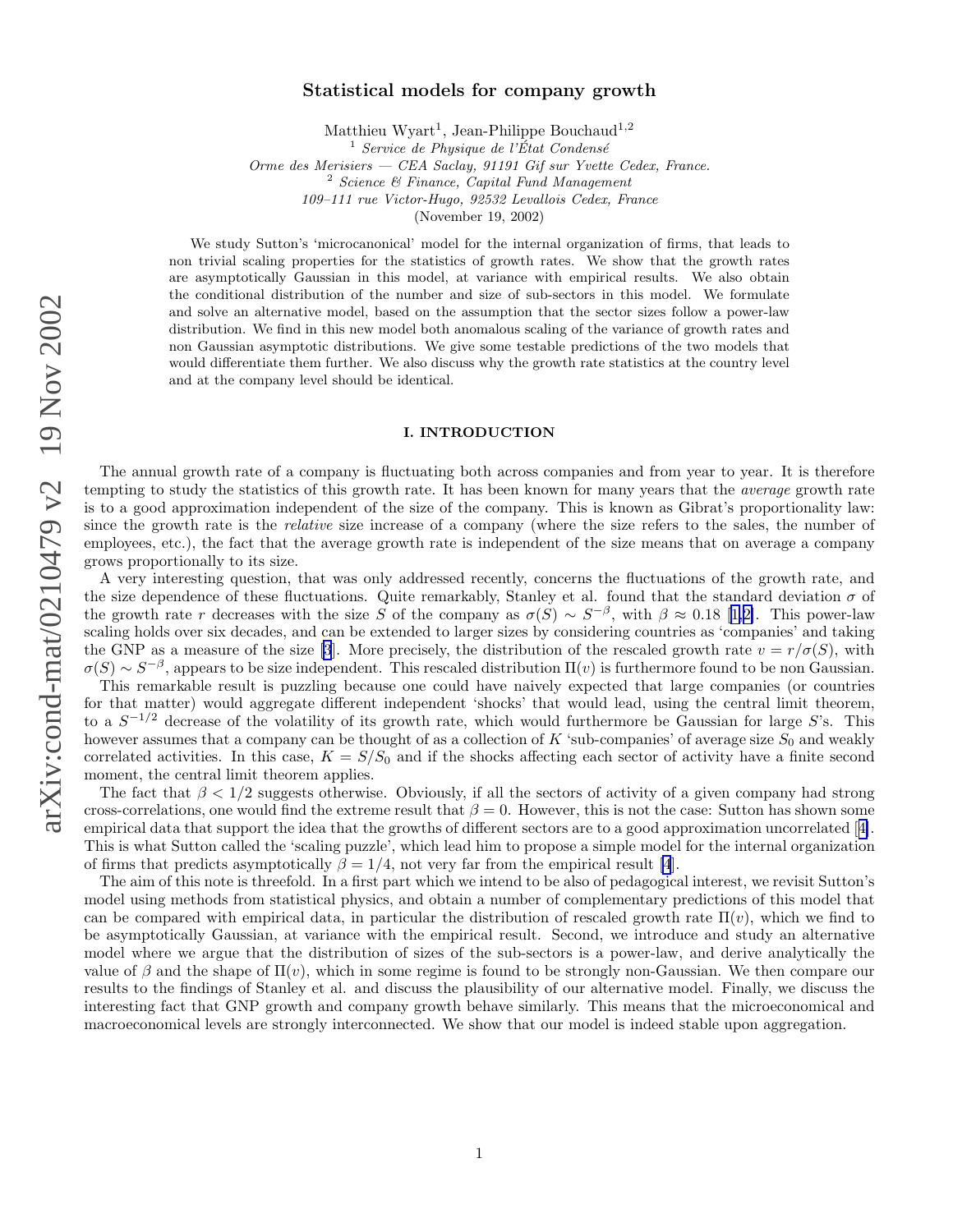# II. SUTTON'S MODEL

We first recall Sutton's model. In the absence of more information, Sutton postulates that all partitions of a companyof size  $S$  in smaller sub-pieces are equiprobable [[4\]](#page-9-0). This is a kind of 'microcanonical', minimum information assumption, similar to the corresponding hypothesis in statistical physics where all microstates are equiprobable. For physical systems, this is justified by the Liouville theorem that is itself a consequence of Hamiltonian dynamics; it would be interesting to find an analogue of this theorem for the (stochastic) dynamics underlying the organization of firms.

More precisely, Sutton assumes that  $S$  is a large integer, and uses known mathematical results on the number of partitions to compute  $\sigma(S)$ . Let us show how his results can be recovered directly. For this, we introduce the following quantity:<sup>1</sup>

$$
\mathcal{N}(R,K,S) = \sum_{s_1=1}^{\infty} \sum_{s_2=s_1}^{\infty} \cdots \sum_{s_K=s_{K-1}}^{\infty} \delta\left(S - \sum_{i=1}^{K} s_i\right) \int \prod_{i=1}^{K} P(\eta_i) d\eta_i \delta\left(R - \sum_{i=1}^{K} s_i \eta_i\right).
$$
 (1)

This quantity counts the number of partitions of the integer S in exactly K integers  $s_1, s_2, \dots, s_K$ , and such that the total absolute growth rate R is given by the sum of independent random variables  $\eta_i$  (that we suppose of finite variance), each weighted by the size  $s_i$  of the sub-sector. This assumes a proportionality effect at the sub-sector level. It will be convenient to introduce the Fourier-Laplace transform of this quantity (or generating function), defined as:

$$
\hat{\mathcal{N}}(q,\nu,\lambda) = \sum_{S=1}^{\infty} \sum_{K=1}^{\infty} \int_{-\infty}^{\infty} dR \exp[iqR - \nu K - \lambda S] \mathcal{N}(R,K,S).
$$
\n(2)

The quantity  $\mathcal{N}(q=0, \nu=0, \lambda)$  is therefore the Laplace transform of the total number of partitions, and is given by:

$$
\hat{\mathcal{N}}(q=0,\nu=0,\lambda) = \sum_{K=1}^{\infty} \sum_{s_1=1}^{\infty} \sum_{s_2=s_1}^{\infty} \cdots \sum_{s_K=s_{K-1}}^{\infty} \exp\left(-\lambda \sum_{i=1}^{K} s_i\right),\tag{3}
$$

and be computed explicitly as:

$$
\hat{\mathcal{N}}(q=0,\nu=0,\lambda) = \sum_{K=1}^{\infty} \frac{e^{-\lambda K}}{\prod_{i=1}^{K} (1 - e^{-i\lambda K})}.
$$
\n(4)

For  $\lambda \to 0$ , the sum over K can be approximated by an integral:

$$
\hat{\mathcal{N}}(q=0,\mu=0,\lambda) \approx \int_0^\infty \mathrm{d}K \exp\left(-\lambda K - \int_0^K \mathrm{d}x \ln(1 - e^{-\lambda x})\right). \tag{5}
$$

Now the integral over K can be estimated using a saddle-point method. The saddle point  $K^*$  obeys the following equation:

$$
\lambda = -\ln(1 - e^{-\lambda K^*}),\tag{6}
$$

which for small  $\lambda$  gives:

$$
K^* \approx \frac{1}{\lambda} \ln \frac{1}{\lambda}.\tag{7}
$$

Plugging this result in Eq. (5) leads to:

$$
\hat{\mathcal{N}}(q=0,\nu=0,\lambda\to 0) \sim \exp\left(\frac{1}{\lambda} \int_0^\infty dv \ln(1-e^{-v})\right) = \exp\left(\frac{\pi^2}{6\lambda}\right),\tag{8}
$$

<sup>&</sup>lt;sup>1</sup>In the following equation,  $\delta$  refers to the Dirac delta for continuous variables and to the Kronecker delta for discrete variables.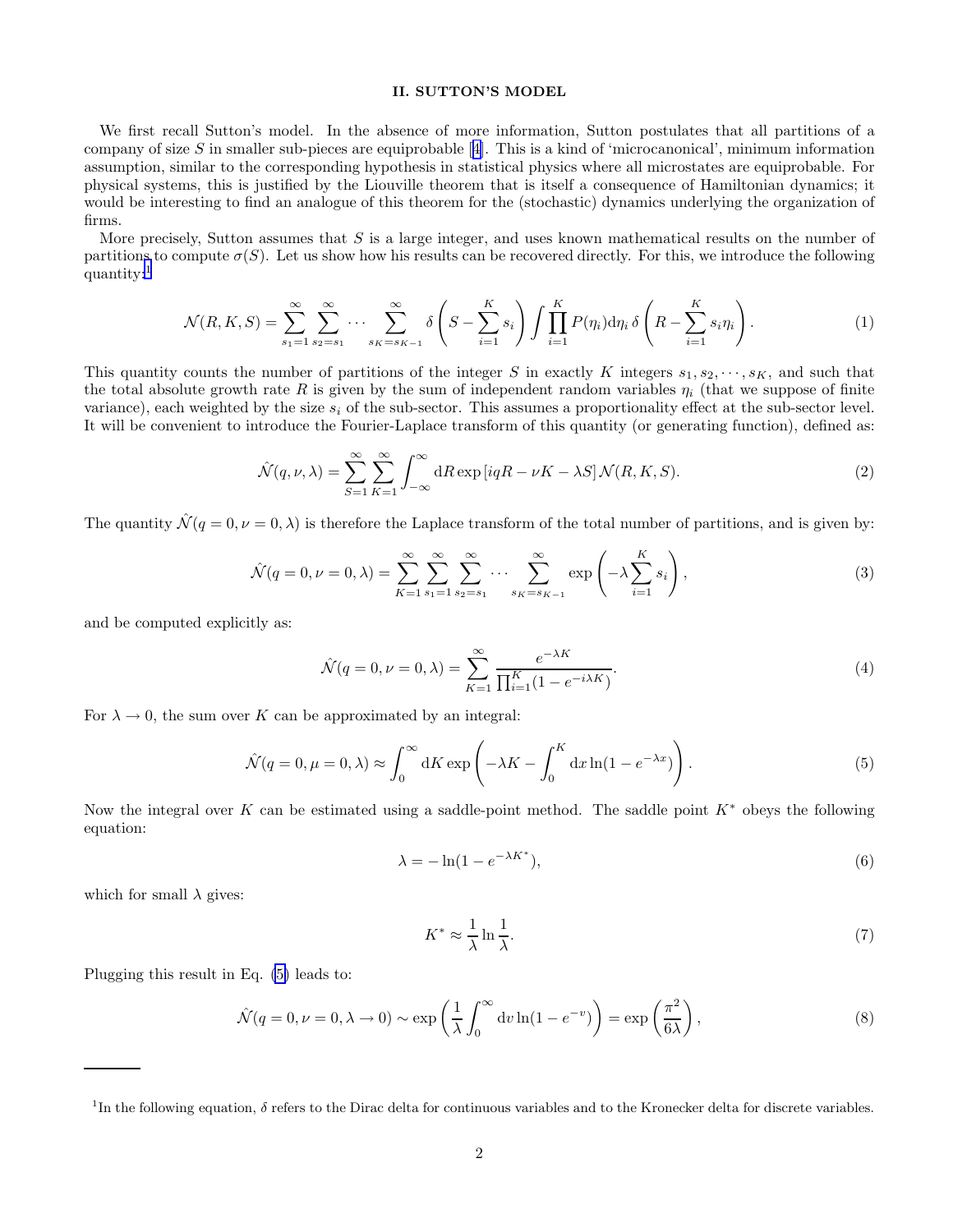where we have neglected preexponential corrections, that can also be computed. Now, it is easy to check that the inverse Laplace transform of  $\mathcal{N}(q=0,\nu=0,\lambda\to 0)$  behaves, for large S, as:

$$
\mathcal{N}(S) \sim \exp[b\sqrt{S}], \qquad b = \pi \sqrt{\frac{2}{3}} \tag{9}
$$

which is the Hardy-Ramanujan result at large  $S$  [\[5](#page-9-0)]. In the course of the calculation, one also discovers that, as far as scaling is concerned,  $\lambda \sim S^{-1/2}$ . One could extend the computation to get the exact prefactor, equal to  $(4\sqrt{3}S)^{-1}$ .

One can easily extend the computation to  $\nu \neq 0$ . The saddle point is now at:

$$
K^* \approx \frac{1}{\lambda} \ln \frac{1}{\lambda + \nu}.\tag{10}
$$

Now, setting  $\nu = x\lambda/|\ln \lambda|$ , one finds, in the limit  $\lambda \to 0$ ,

$$
\frac{\hat{\mathcal{N}}(q=0, x\lambda/|\ln\lambda|, \lambda)}{\hat{\mathcal{N}}(q=0, 0, \lambda)} \approx e^{-x}.\tag{11}
$$

Having noted that  $e^{-x}$  is the Laplace transform of  $\delta(u-1)$ , we conclude that when  $S \to \infty$ , the variable  $K/\sqrt{S} \ln S$ tends to unity with probability one. One can also study how the fluctuations behave for large S. Setting  $K = \sqrt{S} \ln S + w/\sqrt{S}$  and finds that the Laplace transform  $\hat{P}(z)$  of the distribution  $P(z)$  of the random variable  $\overline{S}$  ln  $S + y\sqrt{S}$ , one finds that the Laplace transform  $\hat{P}(z)$  of the distribution  $P(y)$  of the random variable y reads, for  $S\to\infty$ :

$$
\hat{P}(z) = \int \mathrm{d}y e^{-zy} P(y) = \exp\left[-z + (1+z)\ln(1+z)\right],\tag{12}
$$

which shows that the distribution of y is non Gaussian, even in the limit  $S \to \infty$ . For example, the skewness of  $P(y)$ is found to be equal to  $-1$ . In summary, we find that the average number of 'sub-entities' is equal to  $\sqrt{S} \ln S$ , with relative (non Gaussian) fluctuations which go to zero as  $1/\ln S$ . The average size of a sub-piece is clearly equal to  $\sqrt{S}/\ln S$ .

Therefore, the most probable partition of a large integer S is to break it in  $\sqrt{S}$  parts of size  $\sqrt{S}$  (neglecting logarithms) [\[6](#page-9-0)]. In fact, as we now show, this is not really correct. A better description is to say that one has  $\sqrt{S}$ pieces of size 1,  $\sqrt{S}/2$  pieces of size 2, ... and one piece of size  $\sqrt{S}$ . More precisely, what is the average number of occurrences  $N(s|S)$  of a piece of size s, given the total size S? A little reflection tells us that this is given by:

$$
N(s|S) \equiv \mathcal{N}(S)\langle O(s|S)\rangle = \sum_{k=1}^{\infty} \mathcal{N}(S - ks) \equiv \sum_{k=1}^{\infty} kQ(S - ks),\tag{13}
$$

where  $Q$  is the probability of occurrence that the number s appears exactly k times in the partition, defined by the above equation. For  $1 \ll s \ll S$ ,  $N(s|S)$  can be approximated by:

$$
N(s|S) \approx \mathcal{N}(S) \sum_{k=1}^{\infty} \exp\left(-\frac{bks}{2\sqrt{S}}\right) \sim \frac{\mathcal{N}(S)}{\exp\left(\frac{bs}{2\sqrt{S}}\right) - 1}.\tag{14}
$$

One therefore finds the following interesting result: the size distribution of sub-sectors follows, in Sutton's model, a Bose-Einstein distribution. This distribution behaves as a power law  $1/s$ , for  $s \ll \sqrt{S}$  and decays exponentially fast for  $s \gg \sqrt{S}$ . This is a directly testable prediction of Sutton's model. One can furthermore check directly that:

$$
\frac{\sum_{s=1}^{S} sN(s|S)}{\mathcal{N}(S)} \approx \frac{4S}{b^2} \int_0^\infty \mathrm{d}u \frac{u}{e^u - 1} = S,\tag{15}
$$

as it should.

As noticed by Sutton, the quantity  $N(s|S)$  is interesting because it allows us to compute the variance  $\sigma_R^2(S)$  of the absolute growth rate  $R$ , defined as:

$$
\sigma_R^2(S) = \overline{\langle R^2 | S \rangle},\tag{16}
$$

where the brackets means an average over the random growth rates  $\eta_i$  and the overline is an average over all partitions of S. Using the fact that the  $\eta_i$ 's are independent and of variance equal to  $\sigma_0^2$ , one has: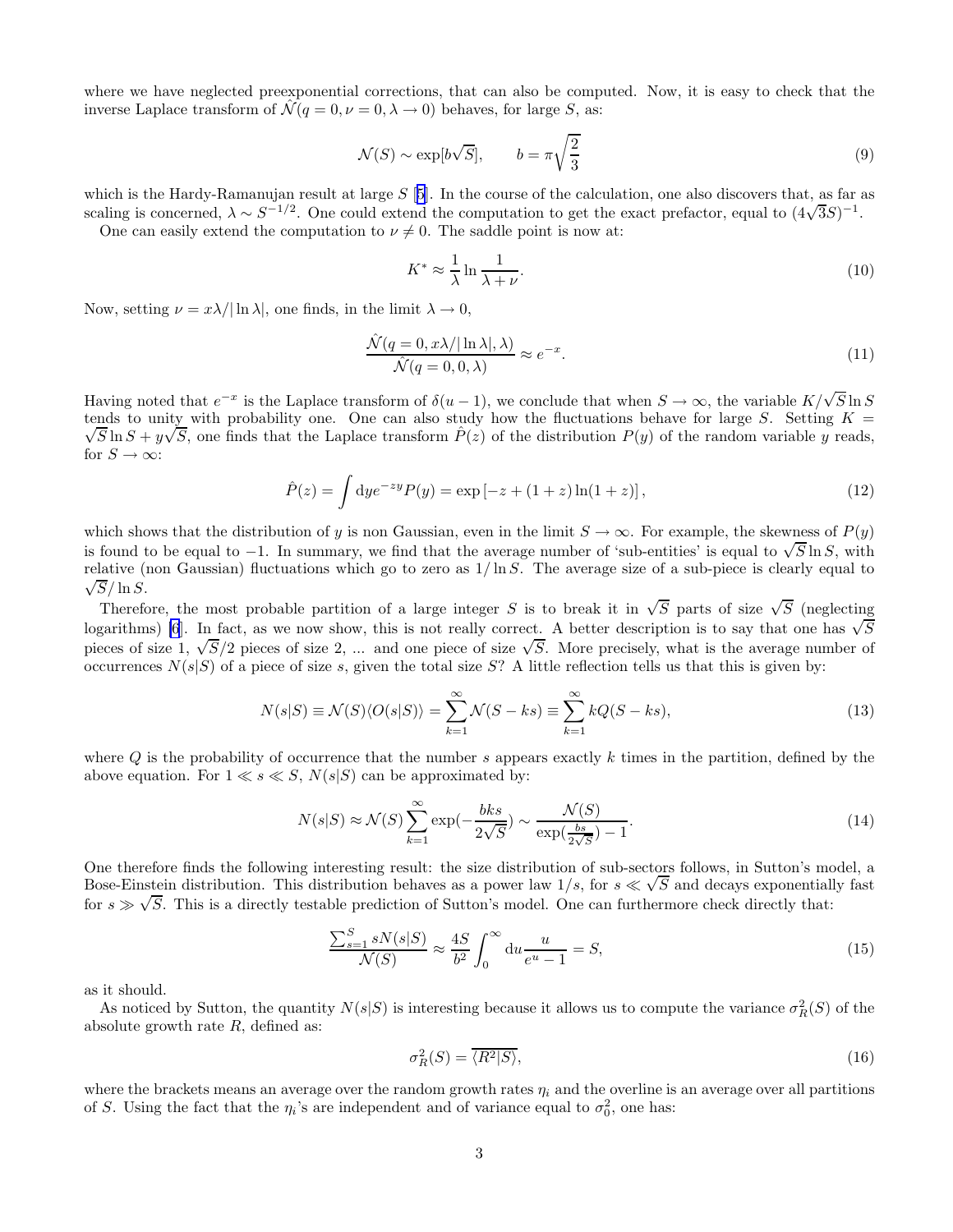$$
\overline{\langle R^2|S\rangle} = \sigma_0^2 \sum_s s^2 \frac{N(s|S)}{N(S)} \approx \sigma_0^2 \sum_s \frac{s^2}{\exp(\frac{bs}{2\sqrt{S}}) - 1} = \frac{2^{5/2}3^{3/2}\zeta(3)}{\pi^3} \sigma_0^2 S^{3/2} = 1.13955\ldots\sigma_0^2 S^{3/2}.\tag{17}
$$

This is Sutton's result: the conditional variance of the absolute return grows as  $S^{3/2}$ , therefore the variance of the *relative* return  $r = R/S$  decays as  $S^{-1/2}$ , which is equivalent to the statement that  $\beta = 1/4$  [\[4](#page-9-0)]. In intuitive terms, the total absolute return is the random sum of ~  $\sqrt{S}$  different terms, all of order ~  $\sqrt{S}$ , which gives a random number of order  $\sqrt{S}\sqrt{\sqrt{S}} \sim S^{3/4}$ . This rough (and slightly incorrect) argument actually suggests that the absolute growth rate is the sum of a large number  $(\sqrt{S})$  of random variables, and therefore should be Gaussian for large S. We can show this more precisely by computing the kurtosis  $\kappa$  of R, defined as:

$$
\kappa = \frac{\overline{\langle R^4 | S \rangle}}{\overline{\langle R^2 | S \rangle}^2} - 3. \tag{18}
$$

We assume that the individual growth rates  $\eta$  have a finite kurtosis given by  $\kappa_0$ . Therefore:

$$
\overline{\langle R^4|S\rangle} = \sigma_0^4 \left[ (3 + \kappa_0) \overline{\sum_i s_i^4} + 3 \overline{\sum_{i \neq j} s_i^2 s_j^2} \right] = \sigma_0^4 \left[ \kappa_0 \overline{\sum_i s_i^4} + 3 \overline{\sum_i s_i^2 s_j^2} \right].
$$
\n(19)

The first term is easy to compute using  $N(s|S)$  and one finds:

$$
\sum_{i} s_i^4 = \sum_{s} s^4 \frac{N(s|S)}{N(S)} \approx \frac{2^{11/2} 3^{7/2}}{\pi^5} \zeta(5) S^{5/2} = 7.17114....S^{5/2}
$$
 (20)

The second term is more subtle since one needs to know the correlation of the number of occurrences of two integers s, s' involved in the partition of S,  $\langle O(s|S)O(s'|S) \rangle$ . This quantity can be obtained similarly to  $N(s|S)$ . For  $s = s'$ , one has:

$$
\mathcal{N}(S)\langle O(s|S)^2\rangle \equiv \sum_{k=1}^{\infty} k^2 Q(S-ks) = \sum_{k=1}^{\infty} (2k-1)\mathcal{N}(S-ks). \tag{21}
$$

which can be again be approximated as

$$
\langle O(s|S)^2 \rangle \approx \sum_{k=1}^{\infty} (2k-1) \exp\left(-\frac{bks}{2\sqrt{S}}\right) = \frac{\exp(\frac{bs}{2\sqrt{S}}) + 1}{\left(\exp(\frac{bs}{2\sqrt{S}}) - 1\right)^2}
$$
(22)

Therefore:

$$
\sum_{s=1}^{S} s^4 \left[ \langle O(s|S)^2 \rangle - \langle O(s|S) \rangle^2 \right] \approx \left( \frac{2\sqrt{S}}{b} \right)^5 \int_0^\infty du u^4 \frac{e^u}{(e^u - 1)^2} = \frac{2^{9/2} 3^{3/2}}{5\pi} S^{5/2} = 7.48509....S^{5/2}.
$$
 (23)

The terms with  $s \neq s'$  can be computed from:

$$
\langle O(s|S)O(s'|S) \rangle \approx \sum_{k=1,\ell}^{\infty} \exp\left(-\frac{bks}{2\sqrt{S}} - \frac{b\ell s'}{2\sqrt{S}} - \frac{b}{8S^{3/2}}(ks + \ell s')^2 + \ldots\right).
$$
 (24)

The reason we took one extra term in the above expansion is that  $\langle O(s|S)O(s'|S)\rangle - \langle O(s|S)\rangle \langle O(s'|S)\rangle$  is zero to first order. The non zero correlation comes from the term  $k\ell ss'$  in the above expression. To lowest order, one finally finds,

$$
\sum_{s \neq s'=1}^{S} s^2 s'^2 \left[ \langle O(s|S)O(s'|S) \rangle - \langle O(s|S) \rangle \langle O(s'|S) \rangle \right] \approx -\frac{2^{19/2} 3^{5/2}}{\pi^5} [\zeta(3)]^2 S^{3/2} = -53.2953... S^{3/2}.
$$
 (25)

This contribution is a factor S smaller than the other two contributions, but has a rather large prefactor. To leading order in S, the final result reads: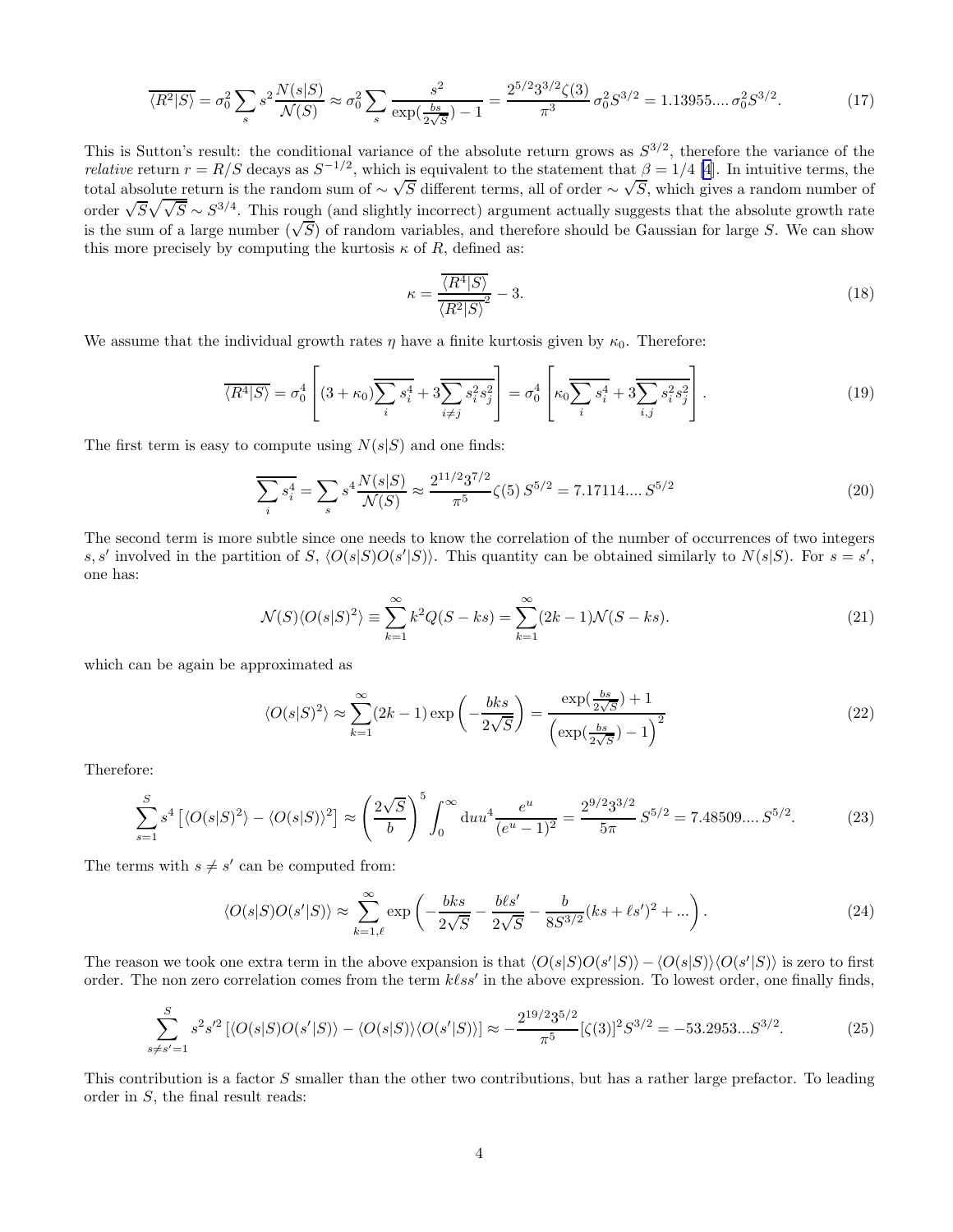$$
\kappa \approx \frac{1}{\sqrt{S}} \left[ 5.52232...\kappa_0 + 5.76408...\right] \tag{26}
$$

The conclusion is that if the growth rates of the sub-sectors are non Gaussian, the kurtosis of the aggregate growth The concrussion is that it the growth rates of the sub-sectors are non-claussian, the numbers of the aggregate growth rates or the sub-sectors are non-claussian, the number of independent sub-entities is of order  $\sqrt{S}$ , and the kurtosis of a sum decreases as the inverse of the number of independent terms in a sum. The second contribution comes from the fluctuations of the numbers of terms in the sum.

Therefore, asymptotically, the rescaled aggregate growth rate  $rS^{1/4}$  is found to be Gaussian in Sutton's model, at variance with empirical findings. However, for finite  $S$ , there are important corrections to this asymptotic result: suppose that the initial kurtosis of  $\eta$  is equal to 3, which is the case when  $\eta$  is distributed according to a symmetric exponential. Take a reasonable value  $S = 100$ . Then the residual kurtosis of the growth rate is still quite large,  $\sim$  2.2. Hence, significant deviations from a Gaussian distribution may be observed in reality, but should diminish as S becomes large. We shall come back to this issue in section [IV.](#page-7-0)

### III. AN ALTERNATIVE MODEL

# A. Definition of the model

We now discuss another model, where we assume that companies are formed by aggregating entities that have a certain a priori distribution of sizes, that we choose to be a power-law. The motivation for this is two-fold. First, the distribution of company sizes in a country is known to be a Pareto (power-law) distribution. Since the scaling law for the variance of the growth rate also seems to hold at the country level, one could indeed argue that the actual distribution of company sizes should play a role. Second, there is a quite general and plausible *dynamical* model that leads to a power-law distribution of sizes. Assume, as in Sutton's model, that each sub-entity in a company has a random growth rate. The role of the business management is, to a certain extent, to redistribute the income of each sector of activity such as to help the less performing ones to catch up. Therefore, a reasonable dynamical model for the size  $s_i(t)$  of a given sub-entity is:

$$
\frac{\mathrm{d}s_i}{\mathrm{d}t} = \gamma \left( \frac{1}{K} \sum_{j=1}^{K} s_j(t) - s_i(t) \right) + \eta_i(t) s_i(t),\tag{27}
$$

where the first two terms describe redistribution of resources among the sub-entities, and the last term the random growth rate. The parameter  $\gamma$  measures the strength of the redistribution policy. It can be shown that the stationary distribution for such a stochastic process has a power law tail,  $p(s) \sim s^{-1-\mu}$ , with  $\mu = 1 + \gamma/\sigma_0^2$ . (See the detailed discussion and generalization in [\[9](#page-9-0)], and also [\[10](#page-9-0),[11](#page-9-0)] for alternative models.)

Hence, we assume that the a priori distribution of the size of sub-entities has a power law tail:

$$
p(s) \approx \frac{\mu s_0^{\mu}}{s^{1+\mu}} \qquad (s \to \infty),
$$
\n(28)

We also assume that a company is composed of an arbitrary number K of such sub-entities, with a certain a priori weight  $\mathcal{Q}(K)$ . This means that if one chooses randomly a company in a country, there is a probability proportional to  $\mathcal{Q}(K)$  for this company to contain exactly K sectors. We will see below that  $\mathcal{Q}(K)$  can be inferred from empirical data. The unnormalized distribution of growth rates for a given company size  $S$  reads, in this new model:

$$
\mathcal{N}(R,S) = \sum_{K=1}^{\infty} \mathcal{Q}(K) \int \prod_{i=1}^{K} p(s_i) \mathrm{d}s_i \,\delta\left(S - \sum_{i=1}^{K} s_i\right) \int \prod_{i=1}^{K} P(\eta_i) \mathrm{d}\eta_i \,\delta\left(R - \sum_{i=1}^{K} s_i \eta_i\right),\tag{29}
$$

#### B. Distribution of company sizes

Let us first establish some results on the size distribution of companies  $\mathcal{N}(S) = \int dR \mathcal{N}(R, S)$ , a quantity much studied in a different context in [\[12](#page-9-0)]. This will also enable us to relate  $\mathcal{Q}(K)$  to this empirically observable quantity.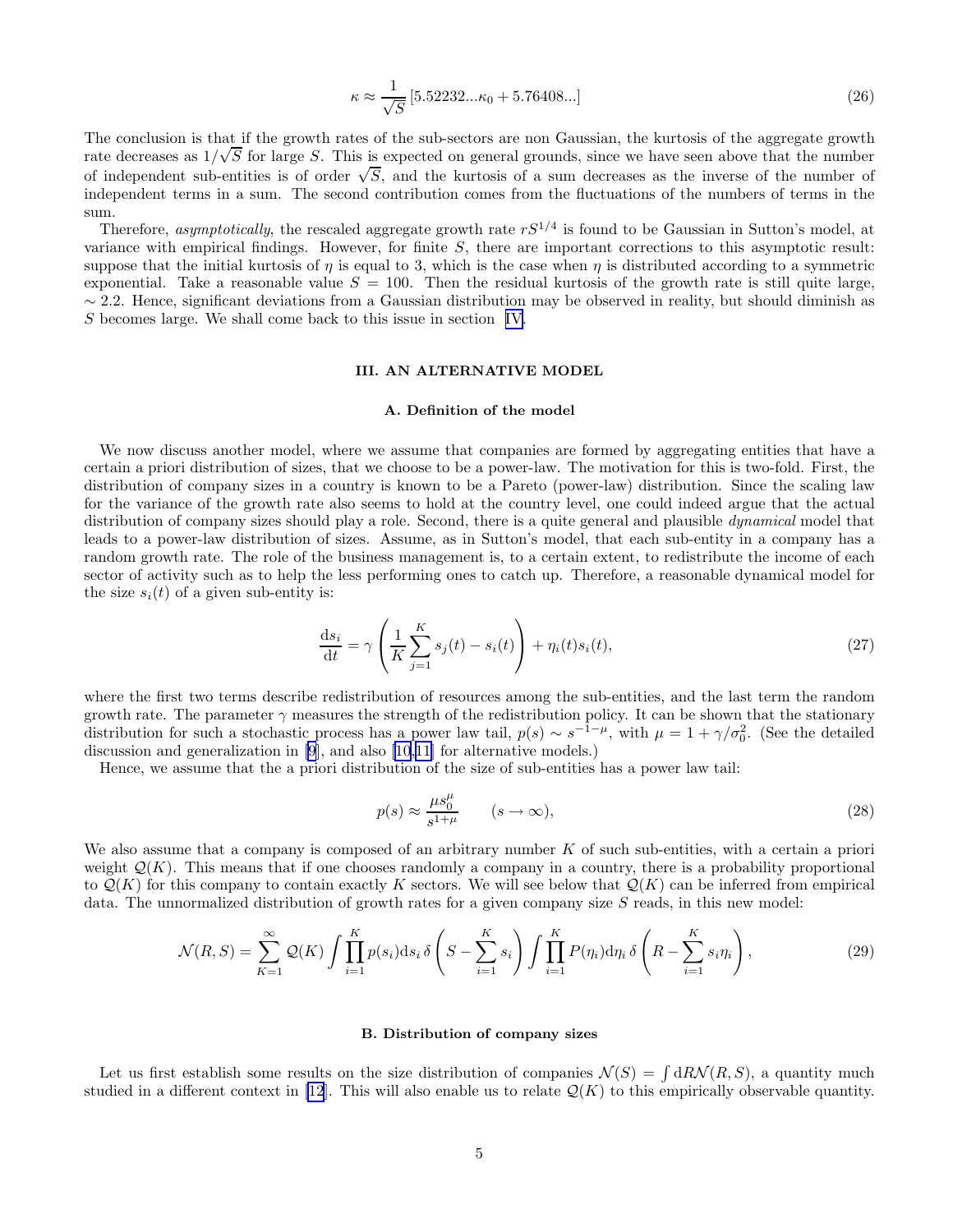We first study the case the simplest case  $\mathcal{Q}(K)=1$ . The following results are obtained using Laplace transforms, as above. We write:

$$
\hat{\mathcal{N}}(q,\lambda) = \int_0^\infty dS \int_{-\infty}^\infty dR \exp[iqR - \lambda S] \mathcal{N}(R,S) = \sum_{K=1}^\infty \left[ \int ds d\eta p(s) P(\eta) e^{iqs\eta - \lambda s} \right]^K.
$$
\n(30)

For simplicity, we assume that  $P(\eta)$  is Gaussian with unit variance, and introduce the quantity  $g(q, \lambda)$  as:

$$
g(q,\lambda) = \int \mathrm{d}s \, p(s) \left[ 1 - e^{-q^2 s^2 / 2 - \lambda s} \right],\tag{31}
$$

in terms of which one finally has:

$$
\hat{\mathcal{N}}(q,\lambda) = \frac{1}{g(q,\lambda)}.\tag{32}
$$

All the following asymptotic results will only depend on the behaviour of  $g(q, \lambda)$  in the limit  $q, \lambda \to 0$ . If we first study the case  $q = 0$  from which  $\mathcal{N}(S)$  is deduced, one finds that one has to distinguish the cases  $\mu < 1$  and  $\mu > 1$ [[12\]](#page-9-0). The small  $\lambda$  behaviour of g is found to be:

$$
g(q=0,\lambda) \approx \Gamma(1-\mu)(s_0\lambda)^{\mu} \quad (\mu < 1); \qquad g(q=0,\lambda) \approx \lambda \langle s \rangle \quad (\mu > 1).
$$
 (33)

For  $\mu > 1$ , the average size of a sub-entity is finite and equal to  $\langle s \rangle$ . Inverting the Laplace transform then leads to:

$$
\mathcal{N}(S) \approx \frac{1}{\langle s \rangle},\tag{34}
$$

for  $\mu > 1$ , whereas for  $\mu < 1$ , one has:

$$
\mathcal{N}(S) \approx \frac{\sin \pi \mu}{\pi} \frac{1}{s_0} \left(\frac{s_0}{S}\right)^{1-\mu}.
$$
\n(35)

The case  $\mu = 1$  is special and involves logarithmic corrections. Intuitively, the difference of behaviour comes from the fact that when  $\mu > 1$ , the typical number of sub-entities behaves as  $K \sim S/(s)$ , whereas when  $\mu < 1$ , a single sub-entity represents a sizeable fraction of the whole company and  $K \sim S^{\mu} \ll S$ .

Assuming now that  $\mathcal{Q}(K)$  decays as a power-law  $\mathcal{Q}(K) \sim K^{-1-\alpha}$  and that  $\mu > 1$ , we find, using the same method, the following result for  $P(S)$ :

$$
\mathcal{N}(S) \sim \frac{1}{S^{1+\alpha}} \quad (\alpha \le \mu); \qquad \mathcal{N}(S) \sim \frac{1}{S^{1+\mu}} \quad (\alpha \ge \mu). \tag{36}
$$

The case  $\alpha > \mu$  corresponds to a situation where large companies only contain a small number of sectors (see below). This is not very plausible; furthermore, this would lead to a variance of the growth rate  $R$  that grows proportionally to size S, i.e.  $\beta = 0$ , which is not compatible with empirical data. Therefore we will assume in the following  $\alpha \leq \mu$ . In this case there is a direct relation between the tail of  $\mathcal{Q}(K)$  and the tail of the size distribution of companies. Empirically,  $\alpha$  is found to be close to unity:  $\alpha \approx 1.05$  [\[16](#page-9-0)].

#### C. Fluctuations of the growth rate

We now turn to the prediction of this model for the growth rate fluctuations. One need to consider three cases:  $\mu > 2$ ,  $1 < \mu < 2$ ,  $\mu < 1$ . The case  $1 < \mu < 2$  is, as we will show, the interesting one. In the relevant situation where  $\alpha \leq \mu$ , one can show that the value of  $\beta$  and the shape of the rescaled distributions are independent of the value of  $\alpha$ , and we choose in the following, for simplicity  $\mathcal{Q}(K)$  to be constant.

We now need to study  $\mathcal{N}(q, \lambda)$  with  $q \neq 0$ , that gives access to the distribution of the growth rate. This case can be treated by identifying the correct scaling region in the  $q, \lambda$  plane, which means, in concrete terms, the scaling relation between R and S. For example, when  $\mu > 2$ , one expects the Central Limit Theorem to hold, suggesting  $R \sim \sqrt{S}$ . So we set  $q = \theta \sqrt{\lambda}$ , and take the limit  $\lambda \to 0$ . If  $\mu > 2$ , one finds:

$$
g(q,\lambda) \approx \lambda \left[ \langle s \rangle + \frac{\theta^2}{2} \langle s^2 \rangle \right] + \cdots \tag{37}
$$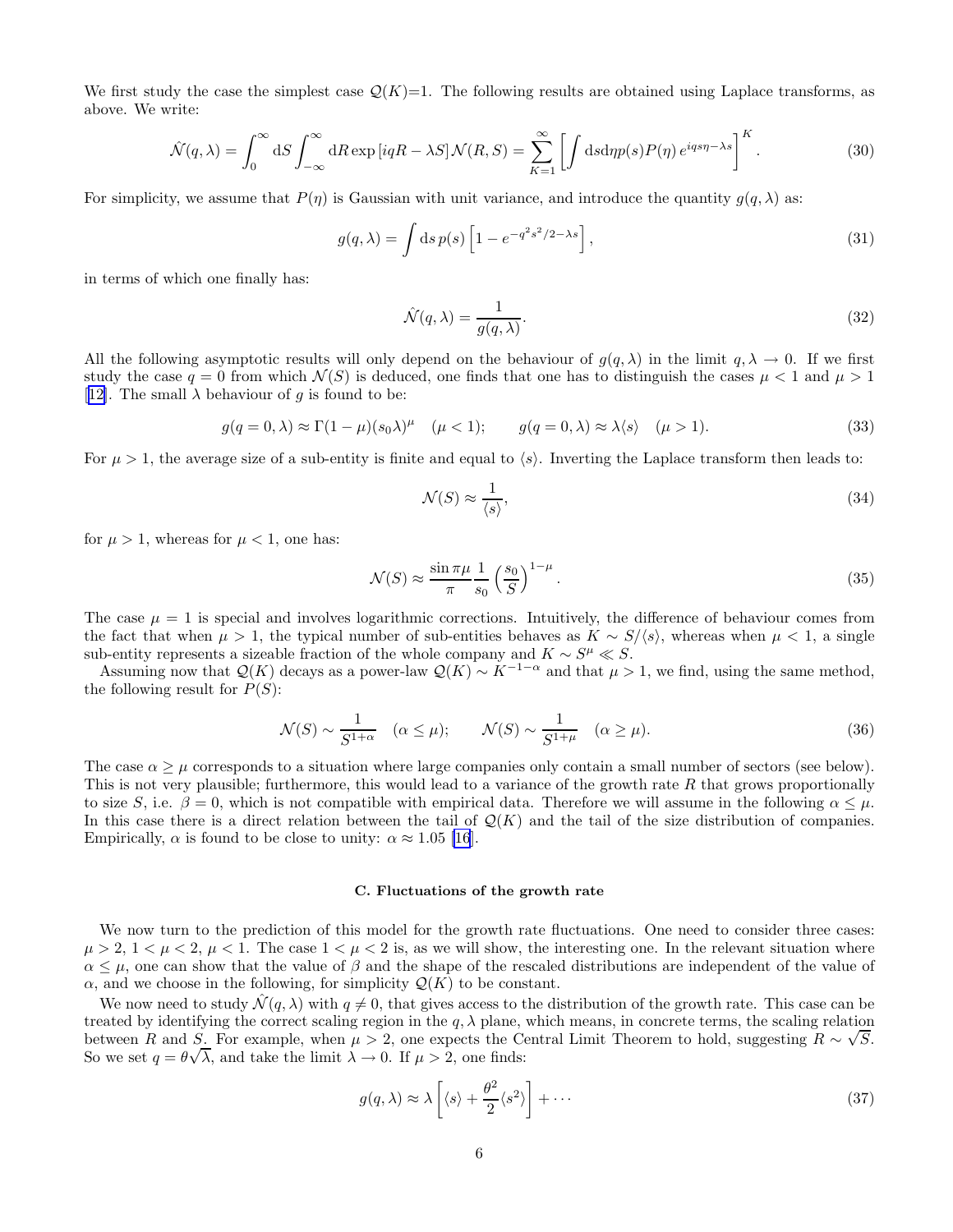<span id="page-6-0"></span>where the  $\cdots$  refers to higher order terms in  $\lambda$ , the precise form of which depend on the value of  $\mu$ . Therefore, in this regime,

$$
\hat{\mathcal{N}}(q,\lambda) \approx \frac{1}{\lambda \left[ \langle s \rangle + \frac{\theta^2}{2} \langle s^2 \rangle \right]}.
$$
\n(38)

Now, we introduce the probability  $P(R|S)$  to observe a certain growth R given S. Then, by definition,

$$
\hat{\mathcal{N}}(q,\lambda) = \int_0^\infty dS \int_{-\infty}^\infty dR \exp[iqR - \lambda S] \mathcal{N}(S) P(R|S). \tag{39}
$$

Assuming that  $P(R|S) = S^{-1/2} \Pi(RS^{-1/2})$  and using the above result for  $\mathcal{N}(S)$  leads to:

$$
\hat{\mathcal{N}}(q = \theta\sqrt{\lambda}, \lambda) \approx \frac{1}{\lambda \langle s \rangle} \int_0^\infty du \int_{-\infty}^\infty dv \exp\left[i\theta v \sqrt{u} - u\right] \Pi(v),\tag{40}
$$

where we have set  $\lambda S = u$  and  $R = v\sqrt{S}$ . It is now easy to see that Eqs. (38), (40) are satisfied if:

$$
\Pi(v) = \frac{1}{\sqrt{2\pi\sigma^2}} \exp(-\frac{v^2}{2\sigma^2}) \qquad \sigma^2 = \frac{\langle s^2 \rangle}{\langle s \rangle}.
$$
\n(41)

Therefore, in the case  $\mu > 2$ , the variance of the relative growth rate decreases as  $S^{-1/2}$  (i.e.  $\beta = 1/2$ ), and the distribution of growth rates is Gaussian.

More interesting is the case  $1 < \mu < 2$ . It turns out that in this regime, the correct scaling is  $P(R|S)$  $S^{-1/\mu} \Pi(RS^{-1/\mu})$  and  $q = \theta \lambda^{1/\mu}$ . In this regime, one now has, for small  $\lambda$ :

$$
g(q,\lambda) \approx \lambda \left[ \langle s \rangle + \mu | s_0 \theta |^\mu I(\mu) \right] + \cdots, \tag{42}
$$

where

$$
I(\mu) = \int_0^\infty \frac{\mathrm{d}t}{t^{1+\mu}} (1 - e^{-t^2/2}) = -2^{-1-\mu/2} \Gamma(-\frac{\mu}{2}).\tag{43}
$$

Now, it is easy to show that the scaling function  $\Pi(v)$  is now precisely a symmetric Levy stable distribution of index  $\mu$ ,  $L_{\mu}(v)$ . This comes from the fact that the Fourier transform of  $L_{\mu}(v)$  gives  $\exp(-Au|\theta|^{\mu})$ , where A is a constant, so that the integral over  $u$  in Eq. (40) now reproduces Eq. (42).

However, this is not the whole story. The reason is that a direct computation of the variance of  $R$  (from the derivative of  $g(q, \lambda)$  with respect to  $q^2$  at  $q = 0$ ) leads an apparently contradictory scaling, since:

$$
\langle R^2 | S \rangle \propto S^{3-\mu} \tag{44}
$$

instead of  $S^{2/\mu}$  as one might have naively expected from the scaling form of  $P(R|S)$ . One should now remember that Lévy stable distributions  $L_\mu(v)$  with  $\mu < 2$  have tails decaying as  $v^{-1-\mu}$ , and thus a formally infinite variance. This means that  $\langle R^2|S \rangle$  is actually dominated by the region where R is of order S, such that indeed:

$$
\langle R^2|S\rangle \approx S \int_{-S}^{+S} \frac{R^2 \mathrm{d}R}{|R|^{1+\mu}} \sim S^{3-\mu}.\tag{45}
$$

Therefore, the Lévy stable distribution only holds in the scaling region  $R \sim S^{1/\mu}$ . For  $R \sim S \gg S^{1/\mu}$  the distribution is truncated. When  $\mu \to 1$ , the truncation 'invades' the scaling regime, and the result becomes again different for  $\mu$  < 1, see below.

The conclusion of this analysis is that the variance of the relative growth rate  $r = R/S$  scales in this regime with an exponent  $\beta = (\mu - 1)/2$ , that interpolates between the standard value  $\beta = 1/2$  for  $\mu = 2$  and  $\beta = 0$  for  $\mu = 1$ (although these marginal cases are affected by logarithmic corrections). However, the surprising result is that in this regime the distribution of R does not re-scale as a function of  $rS^{\beta}$  but rather as  $rS^{(\mu-1)/\mu}$ .<sup>2</sup> We will discuss this in relation with empirical results in the next section.

<sup>&</sup>lt;sup>2</sup>For other situations where this 'anomalous scaling' occur, see [\[13](#page-9-0),[14](#page-9-0)].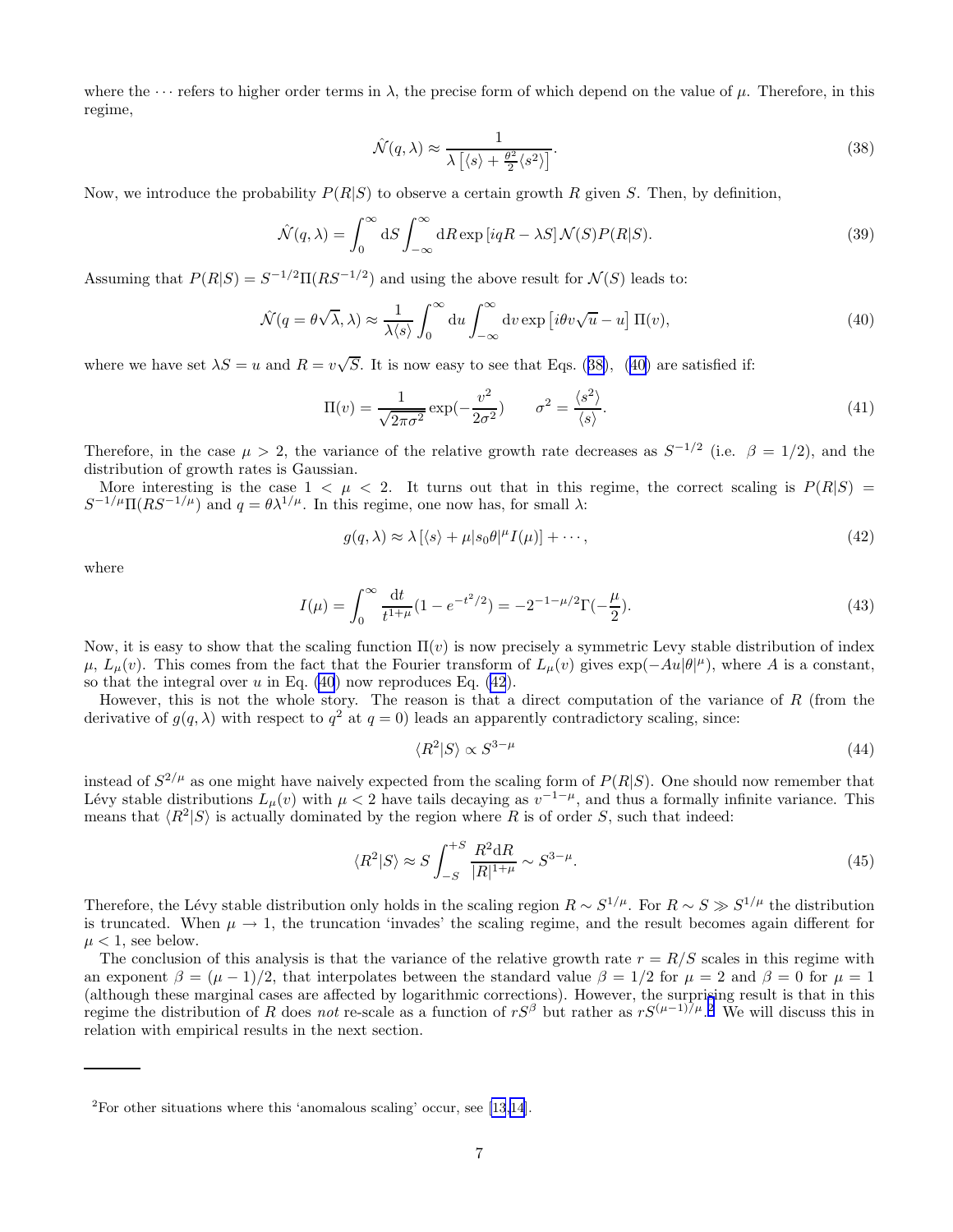<span id="page-7-0"></span>When  $\mu < 1$ , it is easy to show that now  $R \sim S$ , i.e.  $\beta = 0$ , which disagrees with empirical results. Furthermore, the result one finds for the scaling function  $\Pi$  is no longer universal. When  $\mu > 1$ , the scaling function was universal in the sense that its shape only relied on the finiteness of the variance of  $\eta$ . When  $\mu < 1$ , on the other hand, only a finite number of terms (sub-entities) contribute to the sum  $R$ , and one cannot expect a Central Limit Theorem to hold.When  $P(\eta)$  is Gaussian of variance  $\sigma_0^2$ , all moments of  $P(R|S)$  can be computed using the method of [[15\]](#page-9-0). One finds for example:

$$
\langle R^2|S\rangle = \frac{1-\mu}{1+\mu}\sigma_0^2 S^2\tag{46}
$$

and:

$$
\langle R^4|S\rangle = 3\left[\frac{(3-\mu)(2-\mu)(1-\mu)+2\mu(1-\mu)^2}{(3+\mu)(2+\mu)(1+\mu)}\right]\sigma_0^4 S^4\tag{47}
$$

Numerically, we have found that  $P(R|S)$  could be rather well fitted by a 'stretched Gaussian' form,  $\exp -(R/S)^{\alpha}$ with  $\alpha < 2$ . For example, for  $\mu = 1/2$ , we found  $\alpha \approx 4/3$ . This cannot be exact, however, since the exact kurtosis is found to be 1.37143, whereas the kurtosis of the stretched Gaussian with  $\alpha = 4/3$  is 1.22219. Note that  $\langle R^4|S \rangle$  would have a different value if  $P(\eta)$  was non Gaussian: this shows that for  $\mu < 1$  the distribution  $\Pi(v)$  is non universal.

#### D. Conditional distribution of sector sizes

Finally, one can also compute in this model the conditional distribution of sector sizes,  $P(s|S)$ , which depends on the value of  $\alpha$ . When  $\alpha \leq \mu$ , we find that  $P(s|S)$  is the sum of two contributions: one power-law regime  $s^{-1-\mu}$  for s  $\leq S$  which reflects the a priori distribution of sector sizes, and a small 'hump' for s  $\sim S$  of height which vanishes for large S:

$$
P(s|S) \approx \frac{\mu s_0^{\mu}}{s^{1+\mu}}, \quad (s \ll S); \qquad P(s|S) \approx \frac{F(s/S)}{S^{1+\mu-\alpha}} \quad (s \sim S), \tag{48}
$$

where  $F(.)$  is a certain scaling function of order unity, that vanishes for  $s > S$ . For  $\mu < \alpha$ , one the other hand, the hump survives when  $S \to \infty$  whereas the power-law regime disappears. In other words, when  $\alpha$  is larger than  $\mu$ , the typical number of sectors  $K^*$  tends to be small and the typical size of the sectors is of the order of S itself.

#### E. Stability upon aggregation

As mentioned in the introduction, the scaling of GNP growth rates is empirically found to be very similar to the scaling of company growth[[3\]](#page-9-0). In this respect, it is worth noting that Sutton's construction is not stable upon aggregation: aggregating companies characterized by an exponent  $\beta = 1/4$  using Sutton's prescription at the country level, leads to an exponent  $\beta = 3/8$ . In our model, on the other hand, stability upon aggregation is by construction satisfied. The argument is very simple, and relies on the fact that the results are independent of the value of the company size exponent  $\alpha$ , provided  $\alpha < \mu$ . The idea is to consider the GNP itself as the sum of independent sectors, i.e. to remove the 'shells' that define companies, which are an intermediate level of clustering. A country is therefore in this description a 'super-company' with many sectors. The sectors are the same than previously, so they have the very same Pareto tail of exponent  $\mu$  for their size distribution. Now we just have to assume that there is a given distribution  $Q'(K)$  that describes the distribution of the number of independent sectors in different countries. If  $Q'(K)$  has a Pareto tail with exponent  $\alpha'$  with  $\alpha' < \mu$ , we can repeat the above arguments and find the same value for the exponent  $\beta = (\mu - 1)/2$  at the country level.

## IV. DISCUSSION – COMPARISON WITH EMPIRICAL DATA

We have shown how several interesting asymptotic predictions of Sutton's model could be derived. Apart from Sutton's central result, namely that the root mean square of the growth rate decreases with the company size  $S$  as  $S^{-1/4}$  (i.e.  $\beta = 1/4$ ), we have shown that the distribution of growth rate should be asymptotically Gaussian, with a kurtosis that decays as  $S^{-1/2}$ . The first result is, as noticed by Sutton, in rather good agreement with the empirical resultsof Stanley et al. [[1\]](#page-9-0), although the value of the exponent  $\beta$  is closer to 0.18. The second result is however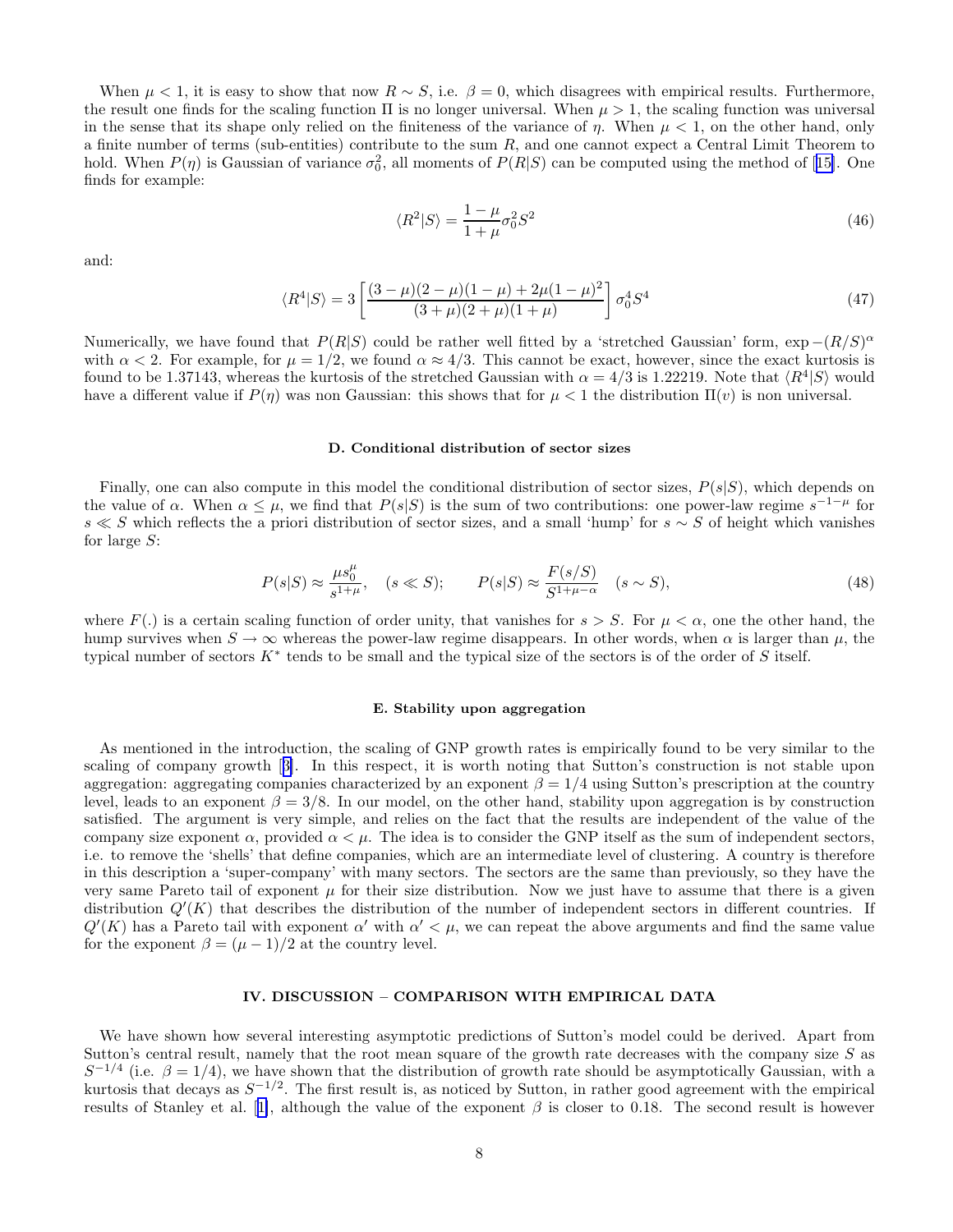

FIG. 1. Distribution  $\Pi(v)$  of the rescaled returns for  $v > 0$  and two values of S:  $S \approx 500$  and  $S \approx 5000$ , and for  $\mu = 1.3$ . A simple exponential form, as suggested in [\[1\]](#page-9-0), is shown for comparison. Note that for this range of  $S$ , the distributions do not re-scale, except in the 'central' region. For large values of  $S$ , the distribution should converge towards a Lévy distribution of index  $\mu = 1.3$ : one can clearly see the tails getting fatter as S increases.

problematic, since in this model one should find a rescaled distribution of growth rates that progressively deforms with S as to become Gaussian for very large S, whereas the data indicates that the rescaled distribution is actually to a good approximation independent of S and non Gaussian. A closer look at the data of Stanley et al. in fact suggests that non Gaussian tails are more pronounced for larger companies[[2\]](#page-9-0).

We have then explored an alternative to Sutton's model, where the size of the 'sub-entities' is postulated to be a power-law (Pareto) with an exponent  $\mu$ . This is motivated by the ubiquitous observation of Pareto distributions for company sizes, and by a simple dynamical model that indeed leads to a stationary power-law distribution of sizes. In this respect, it is not obvious how one would write a natural dynamics for sector growth that leads to Sutton's 'microcanonical' ensemble where all partitions are equiprobable. As a function of  $\mu$ , we have found three qualitatively different regimes. In particular, when  $1 \leq \mu \leq 2$ , we find that  $\beta = (\mu - 1)/2$ . The empirical value  $\beta = 0.18$  corresponds to  $\mu = 1.36$ , which is indeed larger than the value of  $\alpha \approx 1.05$  reported for firm sizes in [\[16](#page-9-0)], as required for the consistency of our analysis. Our model then predicts an S independent distribution for the growth rate multiplied by  $S^{(\mu-1)/\mu}$  (and not by  $S^{\beta}$ ), which is a symmetric Lévy stable distribution. Note however that these are asymptotic results that require  $S^{(\mu-1)/\mu} \gg 1$ , such that the scaling region is not affected by truncation effects (see the discussion after Eq. [44\)](#page-6-0). For finite S and  $\mu$  close to one, one expects strong finite size effects, and a very slow convergence towards the asymptotic value. This is why numerical simulations are needed to explore the moderate S regime. We show in Fig. 1 the distribution of rescaled returns obtained from a numerical simulation for  $\mu = 1.3$ , a Gaussian  $P(\eta)$  and for  $S \sim 500$  and  $S = 5000$ . Notice  $\Pi(v)$  can be very roughly approximated by a symmetric exponential for small enough S:  $\Pi(v) = \exp(-|v|/v_0)$ , as suggested by the empirical data. The systematic deviations from this form both at small values of  $v$  and at large  $v$  are qualitatively similar to the ones observed empirically (see [[2\]](#page-9-0)):  $\Pi(v)$  is actually parabolic for small values of v and decays slower than exponentially at large v. One also observes strong finite size effects: as  $S$  increases, the tail of the distribution becomes fatter and fatter. This is expected since asymptotically this distribution should converge to a Lévy distribution with a power-law tail, which is indeed fatter than an exponential. Note that we expect only qualitative agreement with empirical data, since the assumption that  $P(\eta)$  is Gaussian at the sector level is probably incorrect and does influence the detailed shape of  $\Pi(v)$  for finite S. However, as mentioned above, the systematic 'fattening' of the tails as S becomes larger seems to be present in the empirical results of Stanley et al. [\[2](#page-9-0)].

It would be extremely interesting to obtain direct empirical information on the conditional distribution of the size s and total number K of the sub-entities for a fixed S. We have seen that Sutton's model predicts a Bose-Einstein distribution for s, that behaves as  $1/s$  for  $s \ll \sqrt{S}$ , and beyond which it falls rapidly, whereas K becomes peaked around the value  $\sqrt{S} \ln S$ . In our model, on the other hand, the conditional distribution of s is, as soon as  $\mu \ge \alpha$ and for  $s \ll S$ , identical to the a priori distribution  $p(s) \sim s^{-1-\mu}$ , and the total number K peaks around the value  $S/\langle s \rangle$ . Therefore, a tangible difference between the two models is that the power-law regime has an exponent 1 in the Sutton model and the size of the sectors rarely exceeds  $\sqrt{S}$ , whereas the the distribution is a power-law with